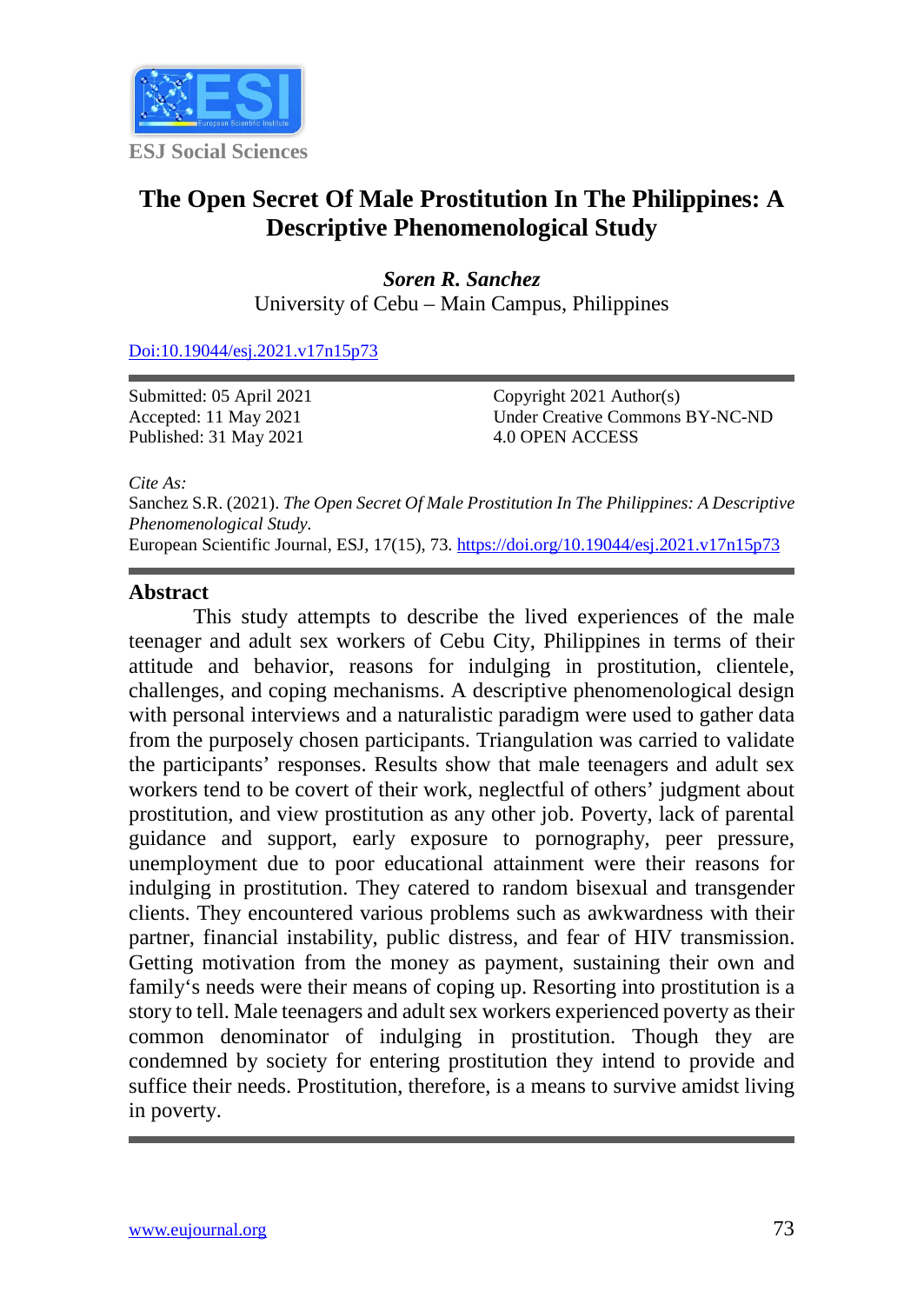**Keywords:** Male Prostitution, Attitudes, And Behaviour, Reasons, Clientele, Challenges, Coping Mechanism

#### **Introduction**

One of the continually-arising global problems that countries across the world are constantly combating is prostitution (Feingold, 2005; Hudges & de Compostela, 2004). The term prostitution connotes sexual satisfaction services in exchange for compensation (O'Connell Davidson, 2007). This payment could be monetary (Ditmore, 2006) or in a form of valuables (Edlund & Korn, 2002). Though this occupation is hazardous by nature (Hayes-Smith & Shekaharkhar, 2010), Singh and Hart (2007) assert that aplenty of countries from different corners of the world have shifted their view on prostitution from criminal act to asset for tourist attraction. Huisman and Kleemans (2014) confirm that sex tourism is a wide-ranging market.

There are countries where prostitution has evolved from apparently non-existent to organized sex tourism and industry. Hugo (2002) reveals that Thailand, the Philippines, and Indonesia are among Southeast Asian countries where sex tourism is most common. Cunningham and Shah (2018) refute that the legalization or decriminalization of prostitution elevates the cases of human immunodeficiency viruses (HIV) and acquired immune deficiency syndrome (AIDS). In the Philippines, the Department of Health (DOH) released their poll on HIV cases last October 2018. Results pointed out that men who have sex with other men are the highest cases of HIV rate (Department of Health, 2018).

This poll simply reveals that male prostitution is rampant in the Philippines. By definition, male prostitution refers to the act or practice of rendering sexual services among men as compensation for payment (West, 2012). It is an unconventional form of [sex work.](https://en.wikipedia.org/wiki/Sex_work) Although clients can be of any gender, most are male. Compared to female prostitutes, male prostitutes have been far less studied by researchers.

According to the Department of Health (2018) poll in October 2018, there were a total of 1,072 newly diagnosed HIV-positive individuals. Ninetyfive percent of them were male. In terms of mode of transmission, ninetyseven percent acquired HIV through sexual contact. Eighty-six percent of those were male having sex with male.

In accumulated results, from January 1984 to October 2018, there were 2,470 HIV-positive individuals. Sexual contact was the predominant mode of transmission. Fifty-seven percent were males having sexual contact with males. Twenty-one percent were males having sex with both males and females. Eleven percent were males having sex with females. By province, Cebu was ranked as the third-highest HIV rate in the entire archipelago,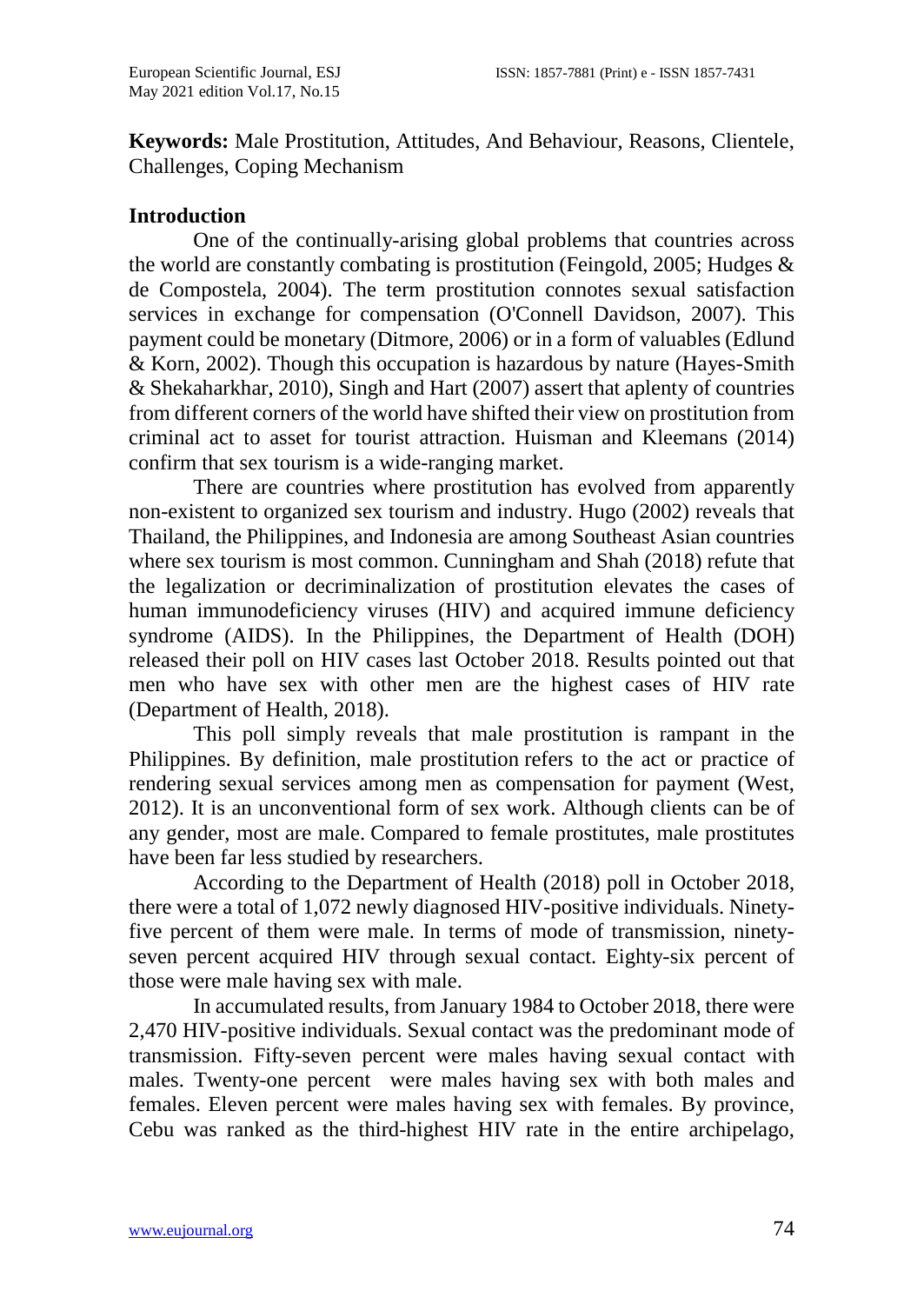second in the rank was Region 4A while the National Capital Region was ranked as the first predominant place of HIV (Department of Health, 2018).

It is for those pieces of evidence that ignited the researcher to pursue this research. This study attempts to describe the lived experiences of a male teenagers and adult sex workers in Cebu City, Philippines in terms of their attitudes and behavior, reasons for indulging in prostitution, clientele, challenges, and coping mechanisms.

## **Literature Review**

It has been debated that prostitution equates to human trafficking (Weitzer, 2010). Though it imposes a problem, it is considered a million-dollar business (Edlund  $& Korn, 2002$ ). The term prostitution often denotes a crisis of human rights in sexual exploitation among children and women. Outshoorn (2005) justifies that human trafficking is primarily caused by prostitution. Hence, creating laws can regulate prostitution and lessens the criminal offenses of sex trafficking. Aside from human trafficking offenses, prostitution likewise permits the transmission of sexually transmitted diseases such as gonorrhea and HIV (Cunning & Shah, 2018). In Asia, countries that have high cases of HIV are China, Malaysia, Nepal, Vietnam, and Indonesia, Thailand, Myanmar and India including the Philippines (Kageyama et al., 2009).

Prostitution has now been an asset to some countries, usually termed as sex tourism or sex industry (Mossman, 2007). This phenomenon is rampant in less developing countries (Edlund & Korn, 2002). To combat this fastgrowing problem, a lot of countries have been debating whether to legalize or decriminalize prostitution. Sullivan (2005) avers that by implementing so, the escalation of prostitution accompanied by human trafficking will be reduced. Farley (2009) affirms that legalizing prostitution reduces human trafficking.

In the Philippines, male prostitution is a predominant reason of its high HIV rate where the main mode of transmission is sexual intercourse (Department of Health, 2018). The terms used for male sex workers differ from females. Some terms may vary by method of business or clientele. In countries where prostitution is illegal or taboo, male sex workers use euphemisms such as body massage, nude modeling, escort, and other feefor-service arrangements. A man who does not consider himself as gay, but who renders sexual services with male clients for money, is called gay-for-pay (Escoffier, 2003). With the advent of the Internet, male sex workers find customer online (Pruitt, 2005). This paved the way to gain new mechanisms for male-to-male prostitution (Bimbi & Parsons, 2005).

On the other hand, sex workers are victims of their environmental circumstances (Farley & Kelly, 2000). Individuals who grew up in families and surrounded by neighbourhoods where prostitution was rampant may likely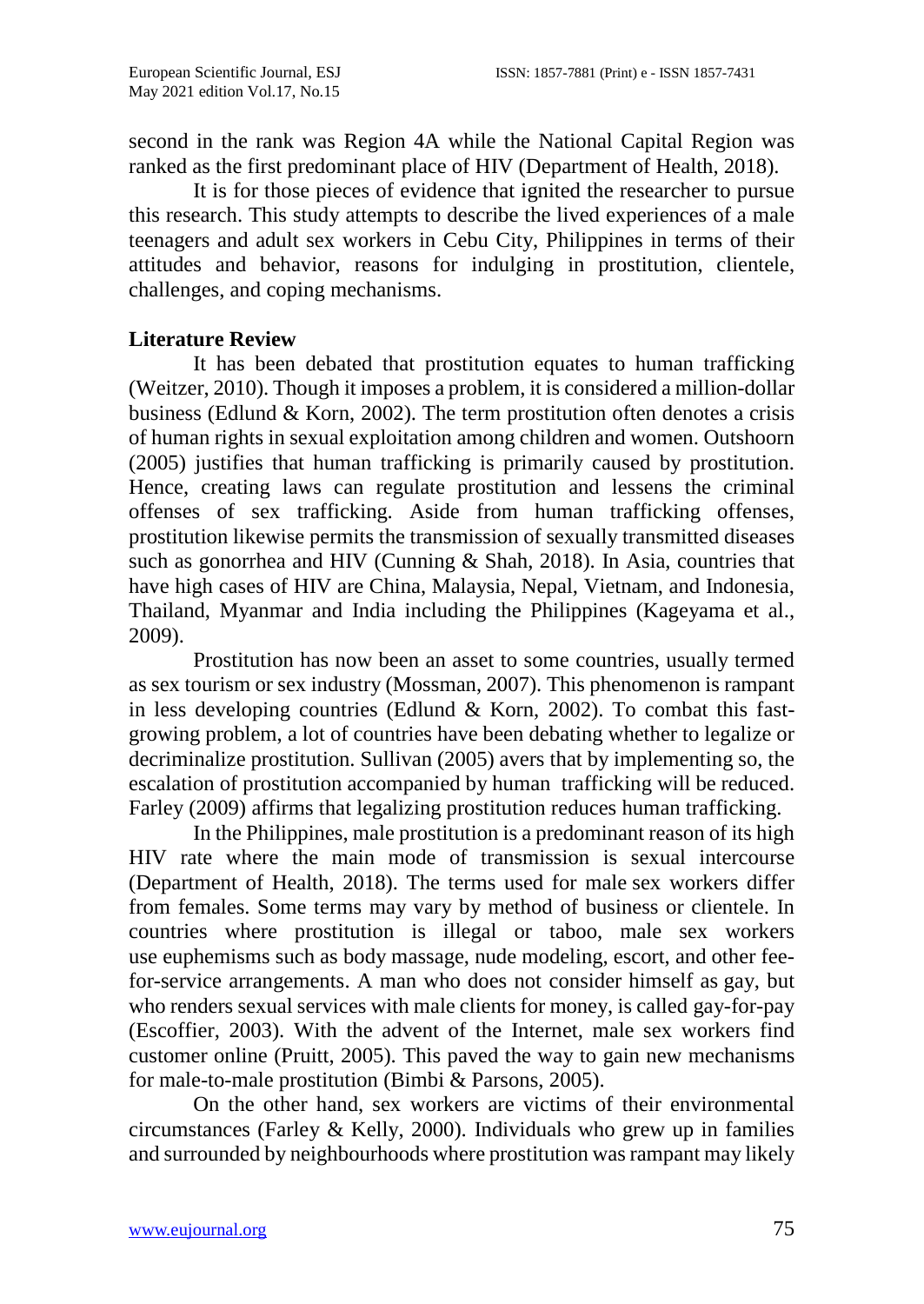end up prostituting. Moreover, unemployment and living in extreme poverty are tempting situations to indulge in prostitution (Bamgbose, 2002). Ditmore (2006) asserts that sex workers are relatively seen as lack of self-esteem and self-worth. This is rooted in the stigmatization of society having been involved in prostitution. This societal stigmatization of prostitution made sex workers vulnerable to physical attacks (Lowman, 2000). Since prostitution is illegal in most places, the transaction happened in the dark streets, where the security of the sex workers against aggressive customers is compromised (Kurtz et al, 2004).

As in any form of the sex industry, male sex workers face risks and problems. These risks include criminal risks and health-related risks like the transmission of sexually transmitted diseases. They are prone to physical abuse and social abuse such and gay-bashing, family, and friend rejection. Likewise, they also suffered financial risks which stem from having an unstable and low income; and the risks of the emotional effects that come from dealing with all of those factors (Farley & Kelly, 2000).

## **Methodology**

This study is qualitative. It follows a descriptive phenomenological design. It is a kind of qualitative design that aims to study the actual experiences of people experiencing a phenomenon (Bazeley, 2013). It is not meant to generalize instead to give awareness. The natural paradigm was used in the course of data gathering. It is a phenomenological study type that allows the researcher to investigate and analyze the condition of the purposively selected participants. A one-on-one personal interview was carried out with the male sex workers. To avoid biases and ensure the validity of the participants' responses, two of the participants' close friends served as the validators. The use of triangulation allowed the researcher to cross-check the responses and facilitates the understanding of the complex aspects of the participants' responses.

Purposive sampling aided the researcher in determining the participants of the study. The researcher selected six (6) participants and categorized them into a teenager (ages 18-19) and adult (ages 20-above). The data gathered through interviews conducted in an indoor setting of the local area of Cebu City, Philippines.

The participants of the study were interviewed first followed by their two friends to verify their responses. The interview questions were made in English but translated into vernacular in asking the participants for evident understanding and communication. The researcher made use of a voice recorder. The interview questionnaire was made up of questions that sought to answer the information needed.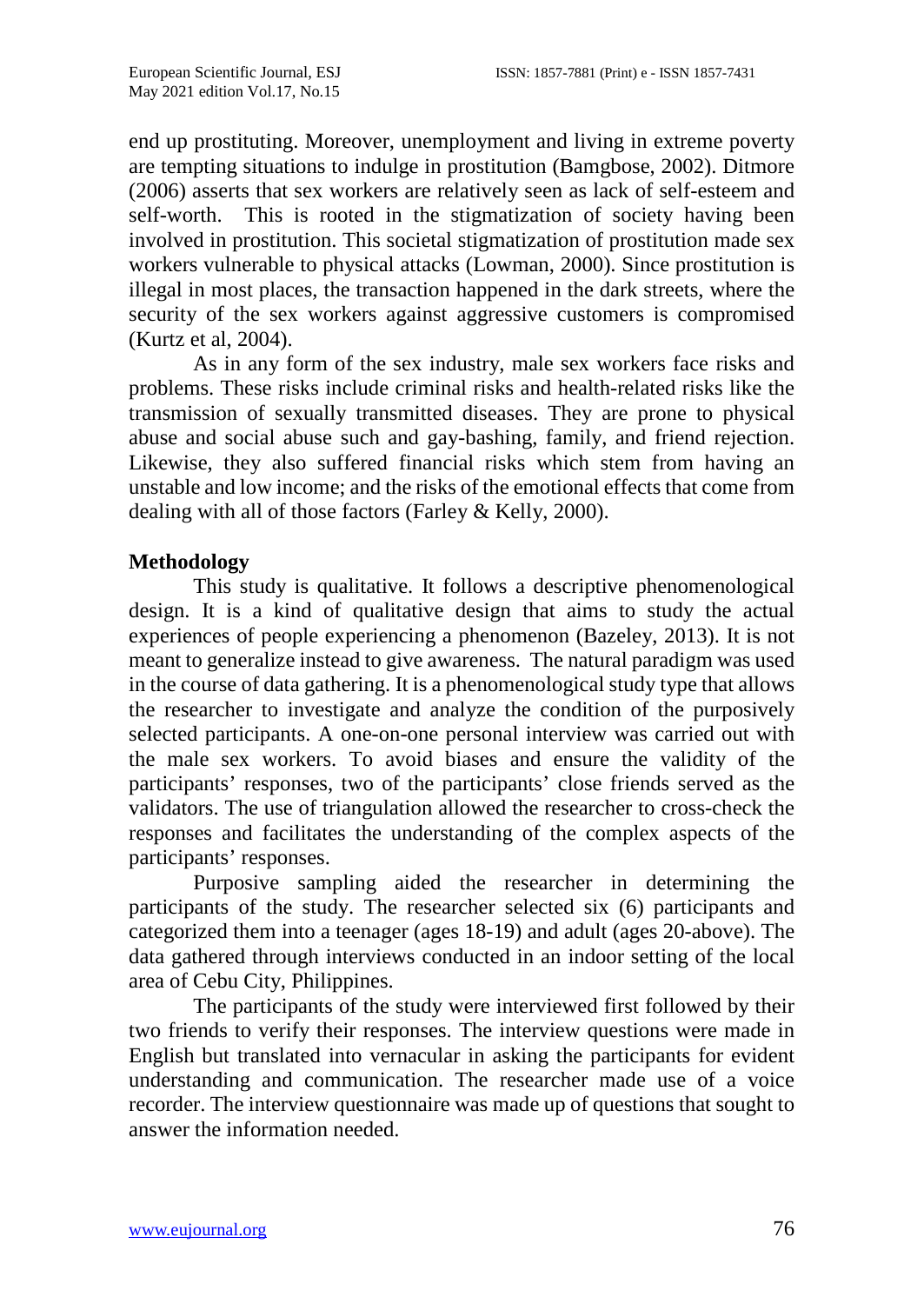# **Results and Discussion Demographic Profile**

 The study involved six (6) male sex worker participants. They were categorized by age into two (2) namely: teenager and adult. Three (3) or 50% of the participants were teenagers, and another three (3) or 50% of them were adults. Teenager participants were 18 to 19 years of age. Adult participants were 21 years of age and above.

 Two (2) of the teenager participants were studying at the tertiary level. One (1) teenager participant stopped reporting to school. Two (2) of the adult participants were high school graduates and one (1) adult participant was up to elementary level. All of the teenager participants were financially supported by their parents. All of the adult participants were self-supported.

#### **Attitudes and Behaviour of Male Teenager and Adult Sex Workers**

Male prostitution may cause wide-ranging impacts on the attitudes and behaviour of those who opt to indulge in this activity. Though the Philippine society considers prostitution as an indecent job, few of the participants appeared to disregard the country's standard of living. Despite being prone to ridicule like gay-bashing (Farley & Kelly, 2000), participants tend to disregard what people might say about them and their job. This was testified by participant 2 under the teenager category and participant 4 under adult category.

*"I do not care what people say against me. Besides, they are not helping me; I'm not asking help from them either. I just do not mind them because there is nothing I can do with it."*

*"I do not really care what they say because they cannot provide me with my needs like food. They cannot also provide me with the things I want."*

Furthermore, one of the participants elicited positive attitudes towards prostitution. Since prostitution becomes an important source of income (Kaye, 2004), sex workers tend to show commitment to their job. They viewed prostitution the same as any other profession since their daily living needs are sustained in this job. This was confirmed by participant 5, who belongs to the adult category.

*" For me, there is no difference between what we are doing from any other jobs. They work hard, we work hard also; they feel tired, we feel tired too. If they are sincere to their work, we are likewise serious so that we can earn income."* 

Nevertheless, Scott (2003) explains that prostitution was traditionally perceived as a moral problem. Since people perceive prostitution as an improper and derogatory job, some sex workers who tried to be covert with it. As much as possible, they tried to hide it from the public for the reason that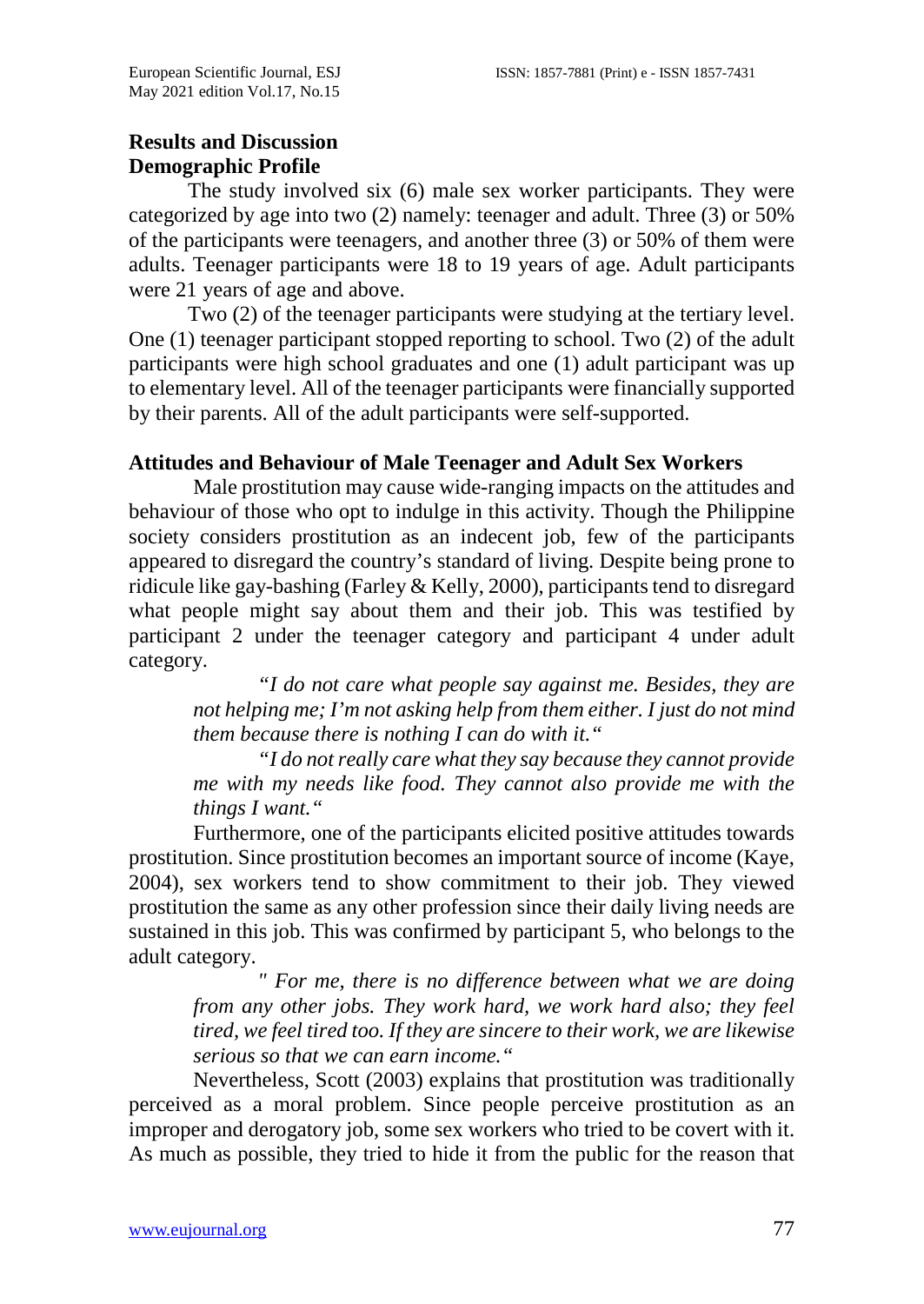they are not comfortable with the nature of prostitution. This was manifested by participant 3 under the teenager category.

*"People thought that we are shameless but we still feel awkwardness. There are times that we are not comfortable with our work but we still do what we do since it is needed. Sometimes, we try to be covert."*

## **Reasons for Indulging Prostitution of Male Teenager and Adult Sex Workers**

All of the participants asserted that poverty is the main reason why they joined this activity. They revealed that they rarely eat delicious food. There were times that they found it hard to suffice their appetite three times a day. Bamgbose (2002) affirms that poverty is the most driving force among sex workers to enter into prostitution. One participant claimed that he was driven to indulge in prostitution due to poverty and lack of parental care and attention. This was testified by participant 1, who belongs to the teenager category, and participant 6, who belongs to the adult category.

*"It is really hard when there is no money. No food to eat. We often starve. We individually find ways to eat with my siblings. My mom knows what I am doing. She does not care about it.)*

Moreover, peer pressure is also a reason for indulging in prostitution. When an individual has a circle of friends indulging in prostitution, the possibility of ending up prostituting is high (Farley & Kelly, 2000). Participants have admitted that almost all of their friends find income in prostitution. Seeing them buying delicious food, wearing presentable clothes, and having extra money are great temptations to indulge in prostitution. This was manifested by participant 2, who belongs to the teenager category.

*"This is also the means of getting an income among my friends. They told me to try so that I get money but I refused it at first. However, seeing them having lots of money, buying delicious foods and nice clothes, I was convinced to try."* 

Philippines and Thailand are the epicenters of the sex industry and international sex tourism in Southeast Asia where the sex workers' reasons for entering prostitution is economical need (Tagliacozzo, 2008). Having poor educational attainment and unemployment likewise lead to prostitution. The companies nowadays do not simply hire applicants with poor educational attainment, that even janitorial position requires college level. Thus, those with low educational attainment resorted to indulging in prostitution. This was manifested by participant 4 under the adult category.

*"It is really hard to find a job nowadays. If my cousin was not hired for a janitorial position despite being a high school graduate, how much more to me. I just finished Grade 6."*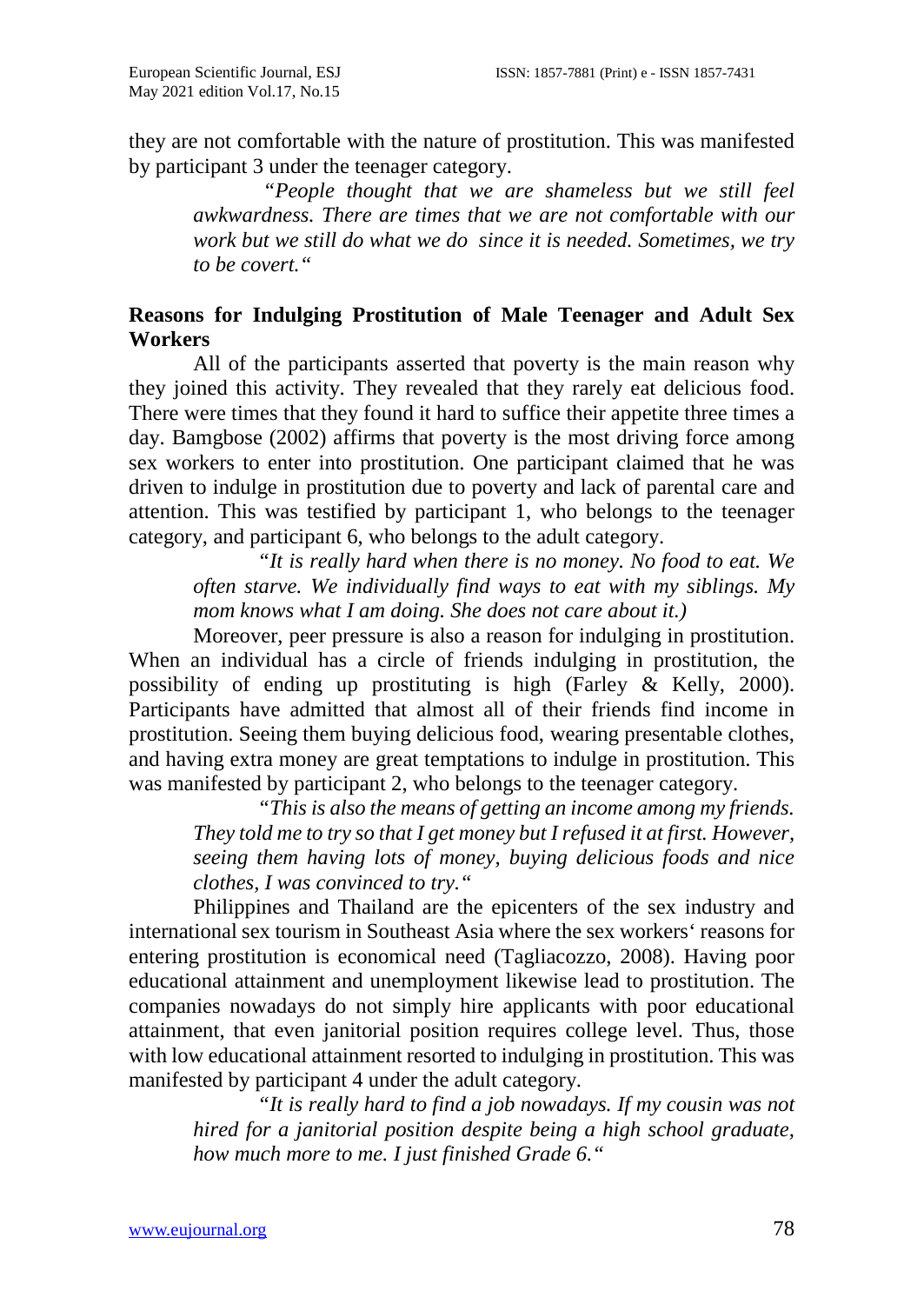Nonetheless, while it is quite true that all occupations require sweat and hard work for about a day in exchange for money, some sex workers find their work easier. They bestow sexual and intimate services for few hours only; shorter than other kinds of job. Tomura (2009) corroborates that prostitution is considered an occupation since several individuals are found living on it as depicted in the results of different studies. This was testified by participant 5 under the adult category.

*"It is fun sometimes. It is not that exhausting... unlike other jobs, they render service for how many hours while for us, it would just usually take us for few hours only."*

Another factor that leads one to indulge in prostitution is curiosity. One participant revealed that as early as elementary, he was already exposed to nude photos and movies that involve sensual scenes. With this exposure, his interest and clamor to mimic the scenes eventually arose. Farley and Kelly (2000) justify that environmental circumstances fuel one to enter into prostitution. This was evident with the response of participant 2, who belongs to the teenager category.

*"When I was young, I already saw nude pictures and movies that have lots of sex scenes. I guess, because of those I started to like it."*

#### **Clients of the Male Teenager and Adult Sex Workers**

In recent times, finding customers is done online with the advent of the internet (Pruitt, 2005). Most of the participants revealed that they do not have a regular customer. However, most of their clients are bisexual and transgender. They bestow intimate and sexual services among men for payment (West, 2012). The evidence was manifested by participant 2 under the teenager category.

*"We have random customers but most of them are call center agents, maybe because their workplace is just near from our place. Most of them are bisexual and transgender."*

# **Challenges and Coping Mechanism of Male Teenager and Adult Sex Workers**

Male teenagers and adult sex workers encountered various problems. Since our culture viewed prostitution as an indecent job, participants tend to suffer public distress. Some of them were discriminated against due to the nature of their work. Farley and Kelly (2000) elucidate that gay bashing and rejection from friends and family are the common social abuse they experience from indulging themselves in prostitution. They are stigmatized by society (Lowman, 2000). This was testified by participant 1, who belongs to the teenager category.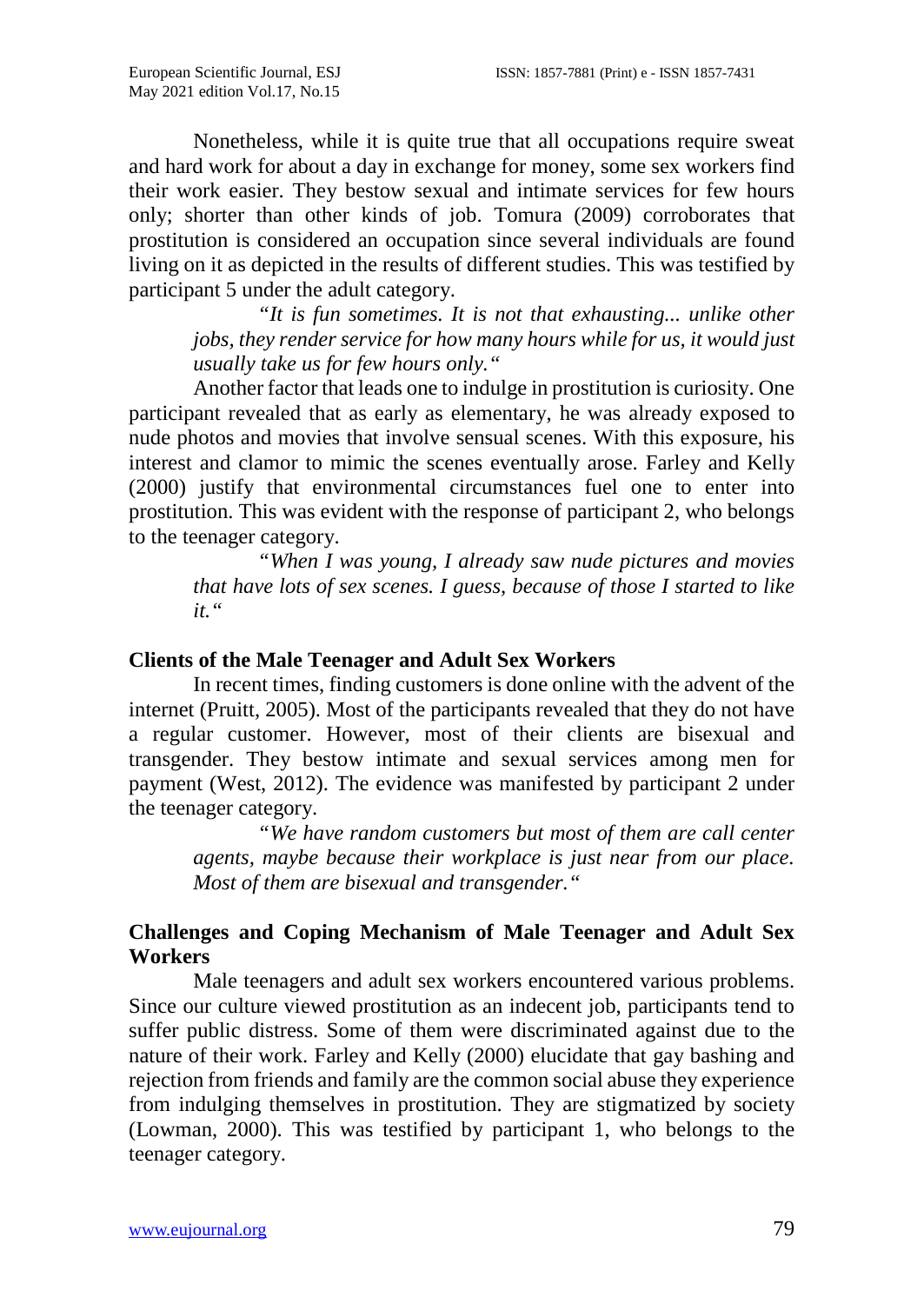*"Discrimination is unavoidable. I have experienced it a couple of times because of the nature of my work. I have nothing to do with that. I do not care at all."*

Moreover, since they aspired to have an intimacy with women, at first they found it awkward to have an intimacy with bisexual and transgender especially if their client looks immensely masculine. The evidence were manifested by participant 3, who belongs to the teenager category, and participant 6, who belongs to the adult category.

*"On my very first try, the feeling was so uncomfortable. The feeling of having sex with a man is so awkward. I was also scared of what might he do to me, knowing that he was more masculine than me. But I got used to it."* 

*"I once had a bald customer. He looks very manly. I guess, he looks more manly than me and it feels so awkward."* 

Since prostitution is a predominant reason for the transmission of sexually transmitted diseases if not protected (Cunning & Shah, 2018; Department of Health, 2018), some of the participants also encountered problems like fear of acquiring HIV. Since it is by nature of their work to have different partners every day, it is possible to be contaminated with HIV. Though they prefer using protection, some clients are not satisfied when using it. Additionally, being caught by the police is one of their worries. Street sex workers tend to be covert of their job since they can be arrested by police officers. This occurs in countries where prostitution is illegal and taboo (Farley, 2009). This is testified by participant 1 under the teenager category and participant 5 under the adult category.

*"I like to use a condom so that I have protection, but there are some customers who choose not to use a condom. In times like this, I worry to be contaminated with HIV."*

*"It is never easy to escape and hide from the policemen when they are around. They arrest those prostitutes who find customers on the street. It is like playing hide-and-seek."*

In addition, there were also times that they went home without meeting any customer. Prostitution is seasonal by nature. Because of this, they suffer financial instability. They earn income insconsistently daily, the reason why they suffer financial risks (Farley & Kelly, 2000). This is testified by participant 4, who belongs to the adult category.

*"There are times that we are lucky but there are times as well that there is no customer. We go home without getting something."*

Most of the male teenagers and adult prostitutes shared the same coping mechanisms for their problems. Getting motivation from the money they received, clamoring for sustaining both their family and individual needs and wants are their means of coping with their problems. This is manifested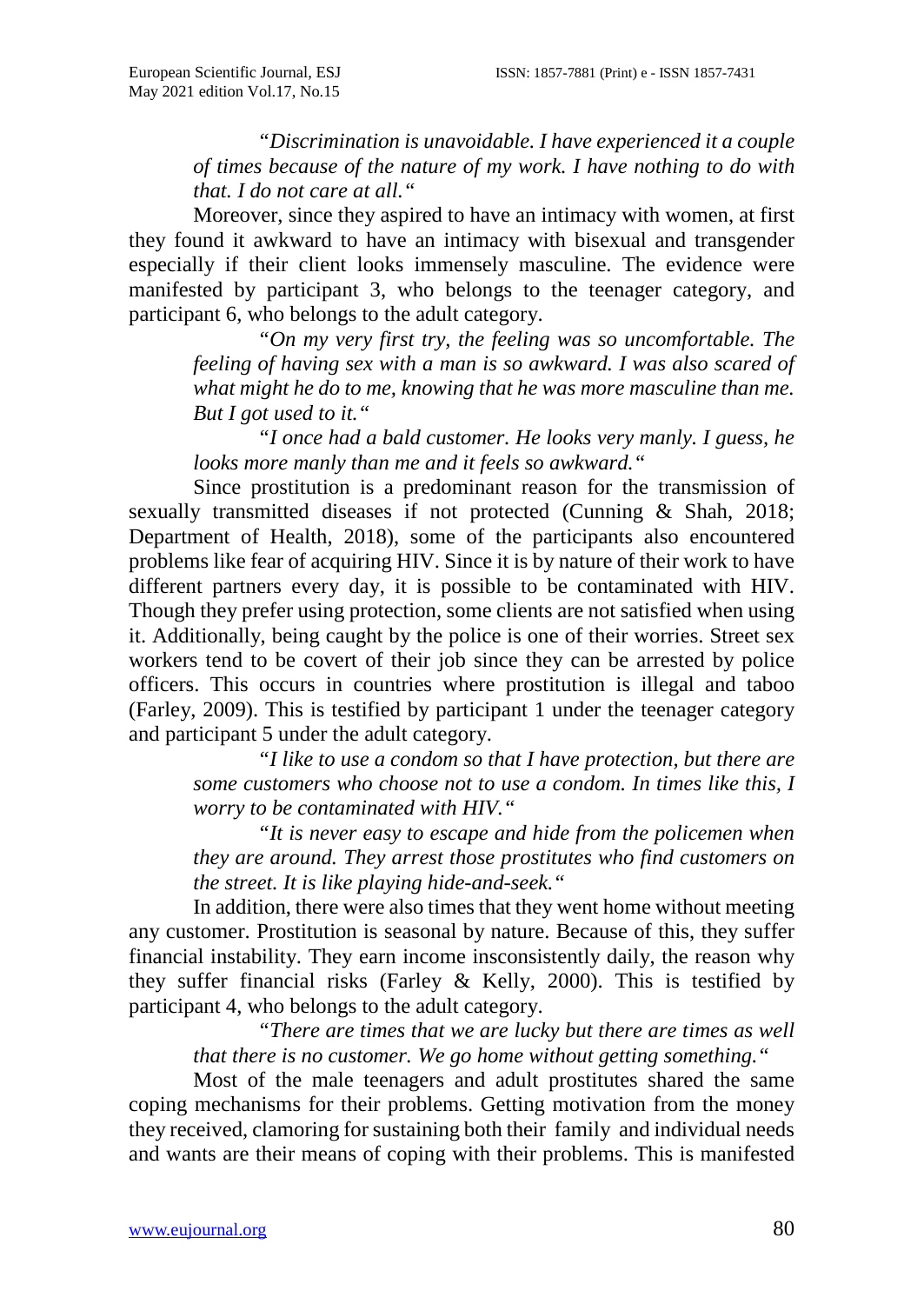by participant 2 and 3 under the teenager category and participant 5 who belongs to the adult category.

*"At first, I was nervous. I was hesitant if I should continue. I almost gave up but he offered me good amount. I did not anymore complain. My thinking was, what an offer! Where could I get that?"*

*"Even if I do not like it but when I think about the money I would receive, I feel like doing it. Why not? It is my chance so that I can buy the* 

*things I needed plus it is also a big help to my family."*

*"I would love to help my family. I made myself open to this kind of work because of my mom. I witnessed her sacrifices for us that she serves other families as a nanny.*

**Teenager Sex Workers Attitudes & Behavior Reasons for Indulging Prostitution Clientele Challenges Coping Mechanism** Participant 1 Does the job with commitment, does not mind what people say Poverty, less parental care and attention Bisexual and transgender call center agents Awkwardness towards the client, public distress Motivation on money and sustaining own &family's needs Participant 2 Does not mind what people say Curiosity, poverty, peer pressure, early exposure of nude pictures Random bisexual and transgender clients, mostly call center agents Public distress & discrimination, financial problem, Motivation on money and providing one's wants and needs Participant 3 Covert of his work, not comfortable of his job Poverty, Peer Pressure Random Bisexual and Transgender Clients Fear of acquiring HIV, Financial problem, Awkwardness Towards the client Motivation on money and supporting own projects or outputs in school

**Table 1.** Summary of the Responses of Male Teenager Sex Workers

**Table 2.** Summary of the Responses of Male Adult Sex Workers

| <b>Adult</b>  | <b>Attitudes</b> | <b>Reasons for</b>  |                  |                   | Coping           |
|---------------|------------------|---------------------|------------------|-------------------|------------------|
| <b>Sex</b>    | &                | <b>Indulging</b>    | <b>Clientele</b> | <b>Challenges</b> | <b>Mechanism</b> |
| Workers       | <b>Behavior</b>  | <b>Prostitution</b> |                  |                   |                  |
|               | Does not         | Poverty, less       | Random           | Financial         | Motivation on    |
| Participant 4 | mind what        | job                 | <b>Bisexual</b>  | instability, fear | money and        |
|               | people say       | opportunity         | and              | of being caught   | providing own    |
|               |                  | due to poor         | Transgender      | by police         | wants and needs  |
|               |                  | educational         | Clients          | officers          |                  |
|               |                  | attainment          |                  |                   |                  |
|               | <b>Views</b>     | Poverty,            | Random           | Awkwardness       | Motivation on    |
| Participant 5 | prostitution     | easy access         | <b>Bisexual</b>  | to the client,    |                  |
|               | as any other     | of money            | and              | financial         |                  |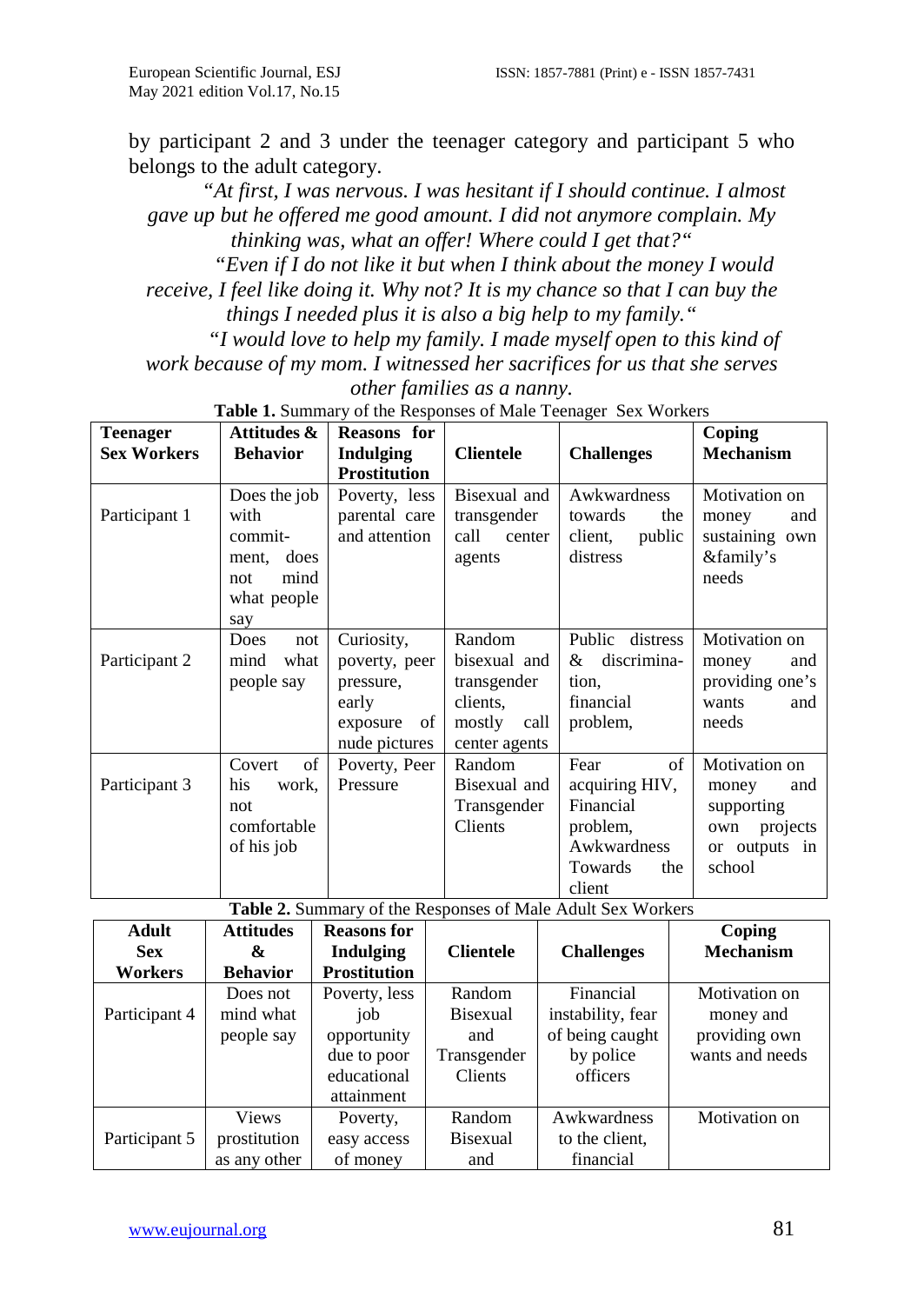|               | job, Does   | while         | Transgender     | instability, fear | money and         |
|---------------|-------------|---------------|-----------------|-------------------|-------------------|
|               | not mind    | enjoying,     | Clients         | of acquiring      | providing own     |
|               | what        | early         |                 | <b>HIV</b>        | wants and needs   |
|               | people say  | exposure of   |                 |                   |                   |
|               |             | nude          |                 |                   |                   |
|               |             | pictures      |                 |                   |                   |
|               | Covert of   | Poverty, less | Random          | Financial         | Motivation on     |
| Participant 6 | his work,   | job           | <b>Bisexual</b> | instability,      | money and         |
|               | not         | opportunity   | and             | Awkwardness       | providing own $&$ |
|               | comfortable | due to poor   | Transgender     | to the client,    | family's wants    |
|               | of his job  | educational   | <b>Clients</b>  | fear of being     | and needs         |
|               |             | attainment    |                 | caught by         |                   |
|               |             |               |                 | police officers   |                   |

#### **Conclusion**

Resorting into prostitution is a story to tell. Male teenagers and adult sex workers experienced poverty as their common denominator of indulging in prostitution. They shared the same coping mechanism to combat their challenges which to providing their own and family's needs. These intentions made most of them view prostitution as any other job. Though they are condemned by society for entering prostitution they intend to provide and suffice their needs. Prostitution, therefore, is a means to survive amidst living in poverty.

#### **References:**

- 1. Bamgbose, O. (2002). Teenage prostitution and the future of the female adolescent in Nigeria. International Journal of offender therapy and comparative criminology, 46(5), 569-585.
- 2. Bazeley, P. (2013). Qualitative data analysis: Practical strategies. Sage
- 3. Bimbi, D. S., & Parsons, J. T. (2005). Barebacking among Internetbased male sex workers. Journal of gay & Lesbian psychotherapy, 9(3- 4),85-105.
- 4. Cunningham, S., & Shah, M. (2018). Decriminalizing indoor prostitution: Implications for sexua l violence and public health. The Review of Economic Studies, 85(3), 1683-1715.
- 5. Department of Health (2018). Newly diagnosed HIV cases. HIV/AIDS & Art Registry of the Philippines. Retrieved from [https://www.doh.gov.ph/sites/default/files/statistics/EB\\_HIV\\_Octobe](https://www.doh.gov.ph/sites/default/files/statistics/EB_HIV_October_AIDSreg2018.pdf) [r\\_AIDSreg2018.pdf](https://www.doh.gov.ph/sites/default/files/statistics/EB_HIV_October_AIDSreg2018.pdf)
- 6. Ditmore, M. H. (Ed.). (2006). Encyclopedia of prostitution and sex work (Vol. 1). Greenwood Publishing Group.
- 7. Edlund, L., & Korn, E. (2002). A theory of prostitution. Journal of political Economy, 110(1), 181-214.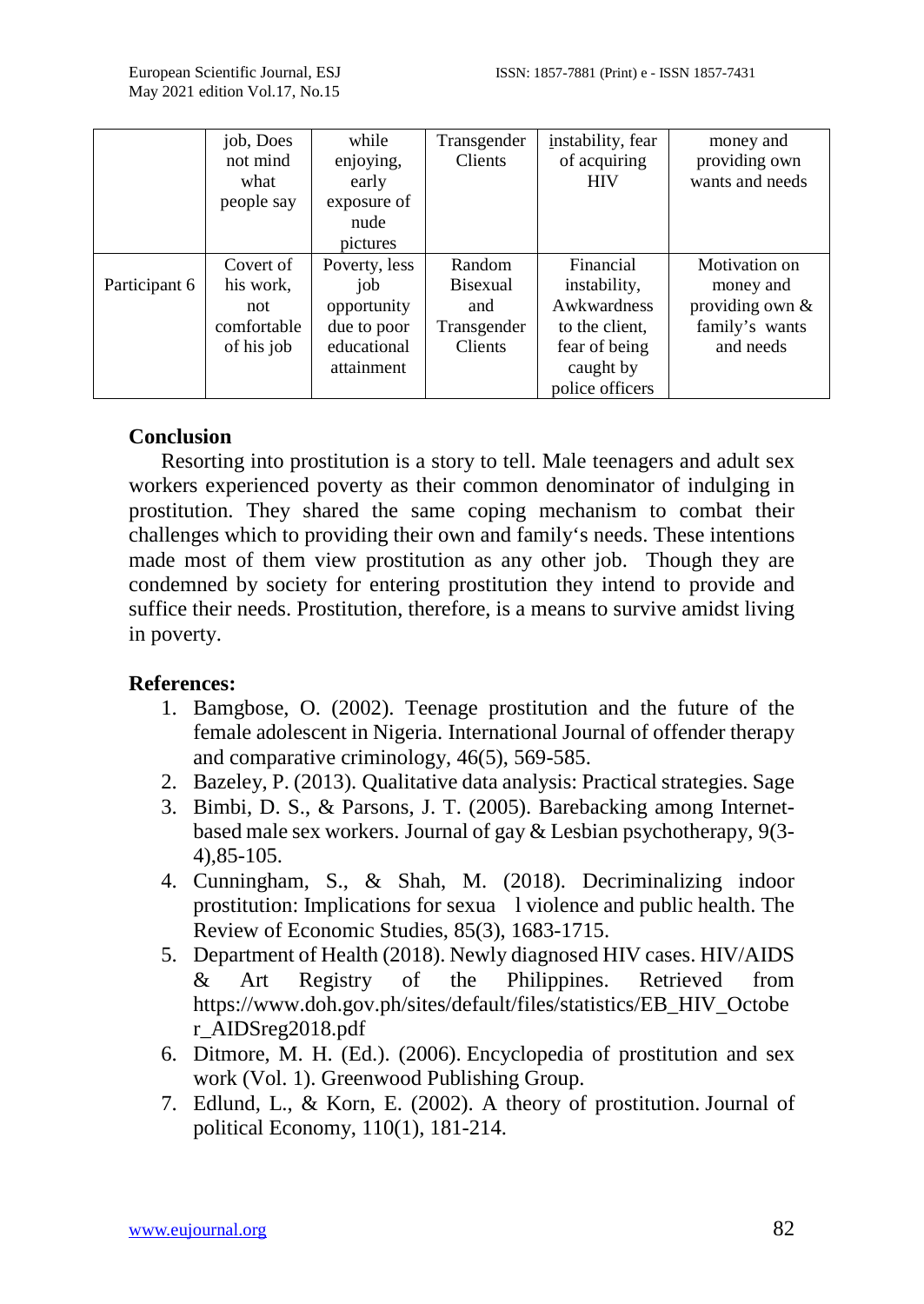- 8. Escoffier, Jeffrey. "Gay-for-pay: Straight men and the making of gay pornography." Qualitative Sociology 26.4 (2003): 531-555.
- 9. Farley, M., & Kelly, V. (2000). Prostitution: A critical review of the medical and social sciences literature. Women & Criminal Justice, 11(4), 29-64.
- 10. Farley, M. (2009). Theory versus reality: Commentary on four articles about trafficking for prostitution. In Women's Studies International Forum (Vol. 32, No. 4, pp. 311-315). Elsevier Science.
- 11. Feingold, D. A. (2005). Human trafficking. Foreign Policy, 26-32.
- 12. Hayes‐Smith, R., & Shekarkhar, Z. (2010). Why is prostitution criminalized? An alternative viewpoint on the construction of sex work. Contemporary Justice Review, 13(1), 43-55.
- 13. Hughes, D. M., & de Compostela, S. (2004, July). Prostitution: Causes and solutions. In Paper delivered at the Conference on Female (pp. 1- 7).
- 14. Hugo, G. J. (2017). Population mobility and prostitution in Southeast Asia. Moussons. Recherche en sciences humaines sur l'Asie du Sud-Est, (29), 19-39.
- 15. Huisman, W., & Kleemans, E. R. (2014). The challenges of fighting sex trafficking in the legalized prostitution market of the Netherlands. Crime, Law and Social Change, 61(2), 215-228.
- 16. Kageyama, S., Agdamag, D. M. D., Alesna, E. T., Abellanosa‐Tac‐An, I. P.,Corpuz, A. C., Telan, E. F. O., & Ichimura, H. (2009). Tracking the entry routes of hepatitis C virus as a surrogate of HIV in an HIV‐ low prevalence country, the Philippines. Journal of medical virology, 81(7), 1157-1162.
- 17. Kaye, K. (2004). Male prostitution in the twentieth century: Pseudohomosexuals, hoodlum homosexuals, and exploited teens. Journal of Homosexuality, 46(1-2), 1-77.
- 18. Kurtz, S. P., Surratt, H. L., Inciardi, J. A., & Kiley, M. C. (2004). Sex work and "date" violence. Violence against women, 10(4), 357-385.
- 19. Lowman, J. (2000). Violence and the outlaw status of (street) prostitution in Canada. Violence against women, 6(9), 987-1011.
- 20. Mossman, E. (2007). International approaches to decriminalising or legalising prostitution. New Zealand: Ministry of Justice.
- 21. O'Connell Davidson, J. (2007). Prostitution. The Blackwell Encyclopedia of Sociology.
- 22. Outshoorn, J. (2005). The political debates on prostitution and trafficking of women. Social Politics: International Studies in Gender, State and Society, 12(1), 141-155.
- 23. Pruitt, M. V. (2005). Online boys: male-for-male Internet escorts. Sociological Focus, 38(3), 189-203.